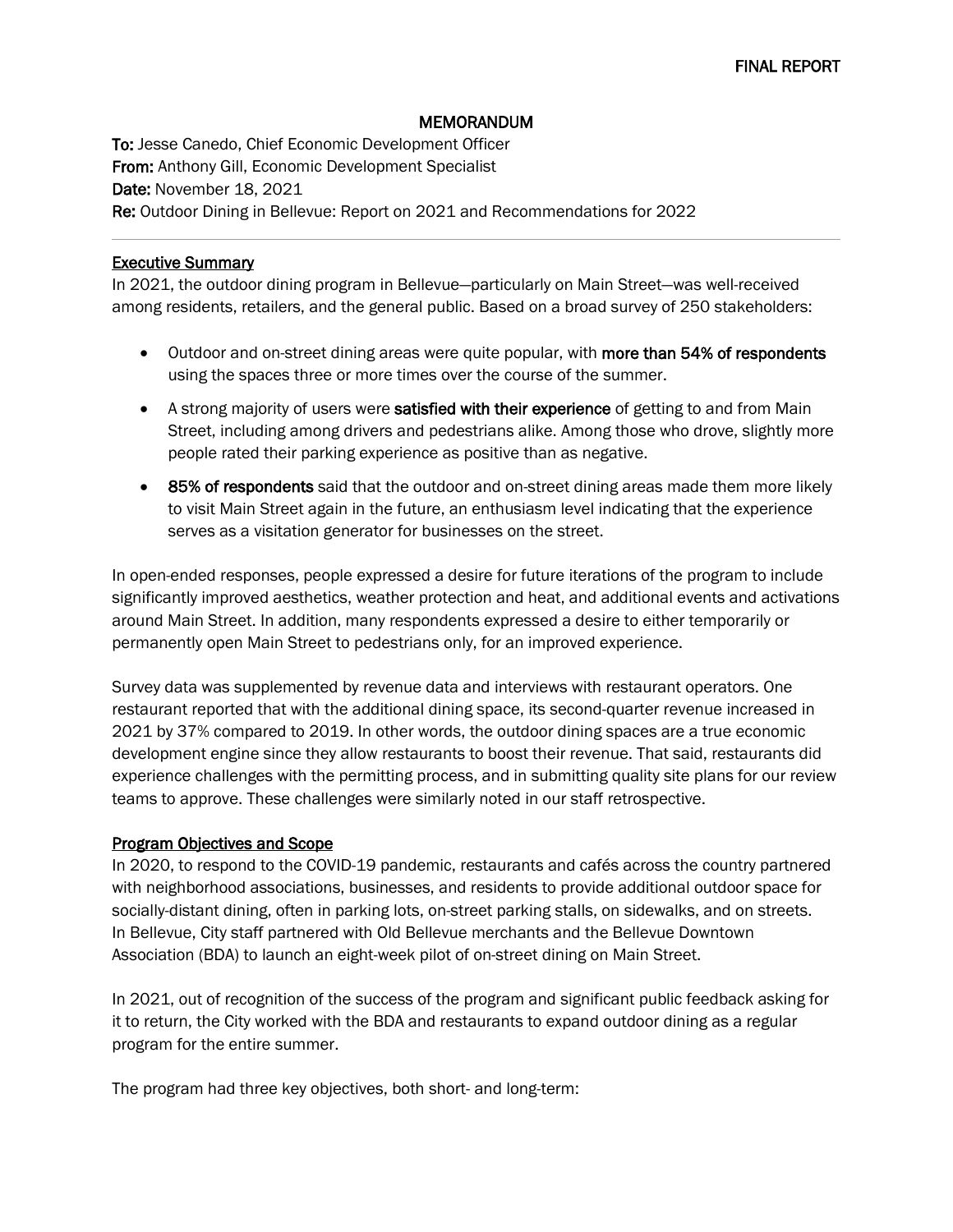- 1. Support restaurants and retailers during a period of reduced indoor capacity due to the COVID-19 pandemic.
- 2. Increase the vibrancy of downtown for residents, employees, and visitors to encourage people to stay longer and come back more often.
- 3. Increase sales at local restaurants, retailers, and hospitality businesses to increase the city's sales and hotel tax revenue.

This year, City staff partnered with the Bellevue Downtown Association to provide additional marketing resources and promotion for restaurants and cafés offering outdoor space across the city. Overall, five restaurants offered on-street dining from mid-May to mid-September, providing restaurants with more than four months of enhanced revenue opportunity. Additionally, more than two dozen restaurants across the city offered sidewalk dining, and several offered dining areas on former parking lots and plaza areas.

### User Survey

To gauge the public's response to the outdoor dining areas on Main Street, staff conducted a survey from September 1 to September 30 to solicit feedback. The tool was promoted by the BDA, Old Bellevue merchants, and on City channels (including a press release). In total, it garnered more than 250 responses, which upon review appeared to be broadly representative of the community.

### *Usage Trends*

About 52% of respondents reported that they used the temporary food pickup zones which were placed in various curb spaces along Main Street by the city's Right of Way (ROW) team (Figure 1, left). The largest share of this group had used the spaces more than three times, indicating that while only a slim majority had used the spaces, a plurality of those who had used them many times.

The on-street dining areas proved somewhat more popular. 89% of survey respondents said they had used the spaces at least once, with more than 54% of respondents saying they used them at least three times (Figure 1, right). This indicates that the on-street dining spaces worked as intended: people who used the spaces came back often to visit Main Street restaurants several times over the course of the summer, rather than just once or twice.



### Figure 1. Use of the Pickup Zones and Dining Spaces.

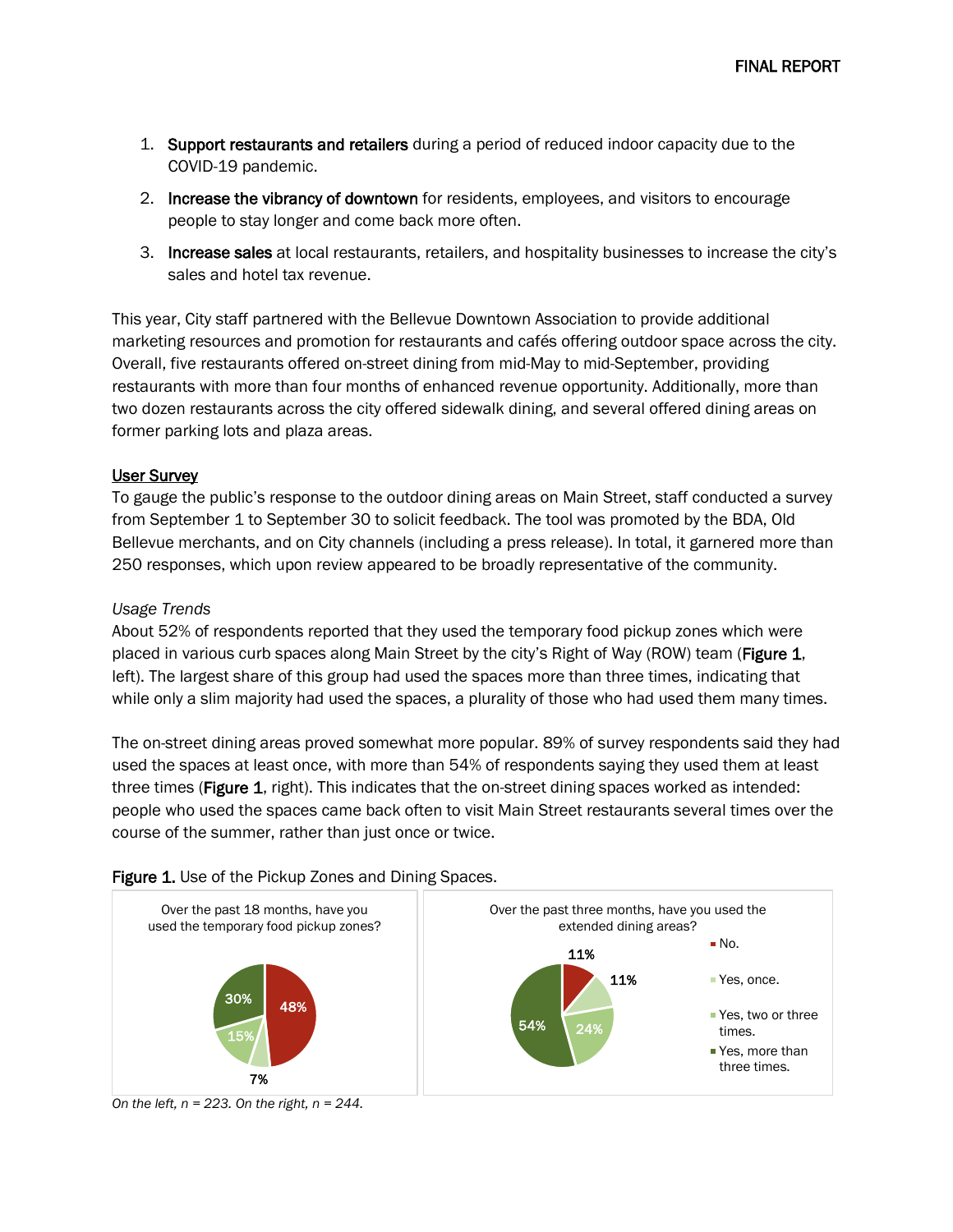When survey respondents visited Main Street, they reported spending amounts that can have a substantial impact for local businesses (Figure 2). Almost 30% of respondents—the largest share reported spending between \$101 and \$150 on their last visit to Main Street. The median spend hovered around \$150 per visit—typically at local restaurants, retailers, and service providers. Assuming this spend takes place at taxable locations, each visit to Main Street results in approximately \$1.50 in tax revenue to the city.





### *Transportation and Parking*

When the Main Street on-street dining program was first envisioned, the loss of on-street parking and potential transportation impacts were the first significant concern raised by retailers and nearby residents. As such, our survey carefully considered how visitors traveled to Main Street, what their experience was like when they did, and whether they understood and appreciated the tradeoff associated with the extended dining areas.

First, just one in three survey respondents reported that they drove alone to Main Street; 28% carpooled, and the remainder took some other mode, with almost 35% saying they walked. This indicates a significantly lower drive-alone rate than downtown Bellevue as a whole. Additionally, across travelers who used all mode types to get to Main Street, people were satisfied with the transportation experience (Figure 3). Predictably, those who drove alone were the least satisfied, but even among this group, more than 63% were satisfied with just over 10% dissatisfied. Those who walked to Main Street restaurants were the happiest with their transportation experience, with more than 8 in 10 saying they were satisfied with the process of getting to Main Street.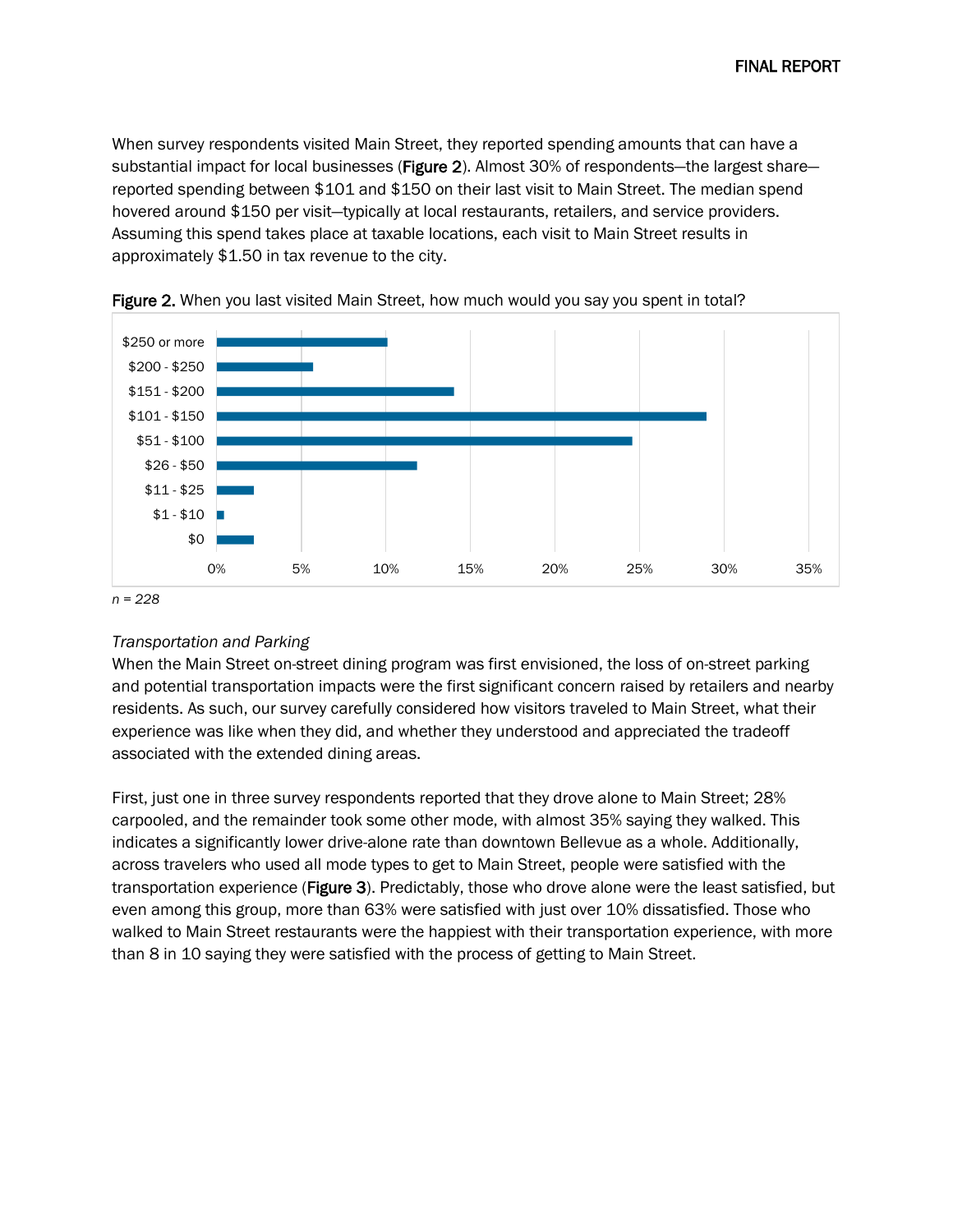Figure 3. How satisfied are you with the experience of getting to and from Main Street? (By Transportation Mode Used)



*n = 76 for "walk or roll," 66 for "drive with others or carpool," and 78 for "drive alone."*

We also analyzed satisfaction by relationship to Main Street (Figure 4). Employees of Main Street businesses were the least satisfied, though the small sample size  $(n = 11)$  is a cause for caution. Overall, satisfaction was high, with about 75% of shoppers/diners and 80% of residents reporting that they were more satisfied than not.

Figure 4. How satisfied are you with the experience of getting to and from Main Street? (By Relationship to Main Street)



*n = 11 for "worker or employee," 107 for "shopper or diner," 86 for "resident," and 11 for "property owner."*

For those who drove to Main Street, we also asked a series of questions about parking. In general, respondents noted that parking was neither particularly easy nor particularly difficult, with a slight lean toward an easier experience (Figure 6). It should be noted that this reflects a shift from last year, when slightly more respondents said the experience was "difficult" than "easy."

Naturally, to add dining space, some right-of-way space must be ceded, which usually means fewer on-street parking spaces. We asked survey respondents how they felt about this tradeoff. Survey participants were asked to place select a place on a number line which roughly reflected their perspective. The "zero" end of the number line represented wanting "on-street parking to be easy, even if it means significantly less outdoor dining and potentially a less active street life." The "10" end represented being "willing to sacrifice some on-street parking in order to have more outdoor dining space and potentially a more active street life." The average response was about 8.5, indicating a significant preference for on-street dining space in lieu of some parking.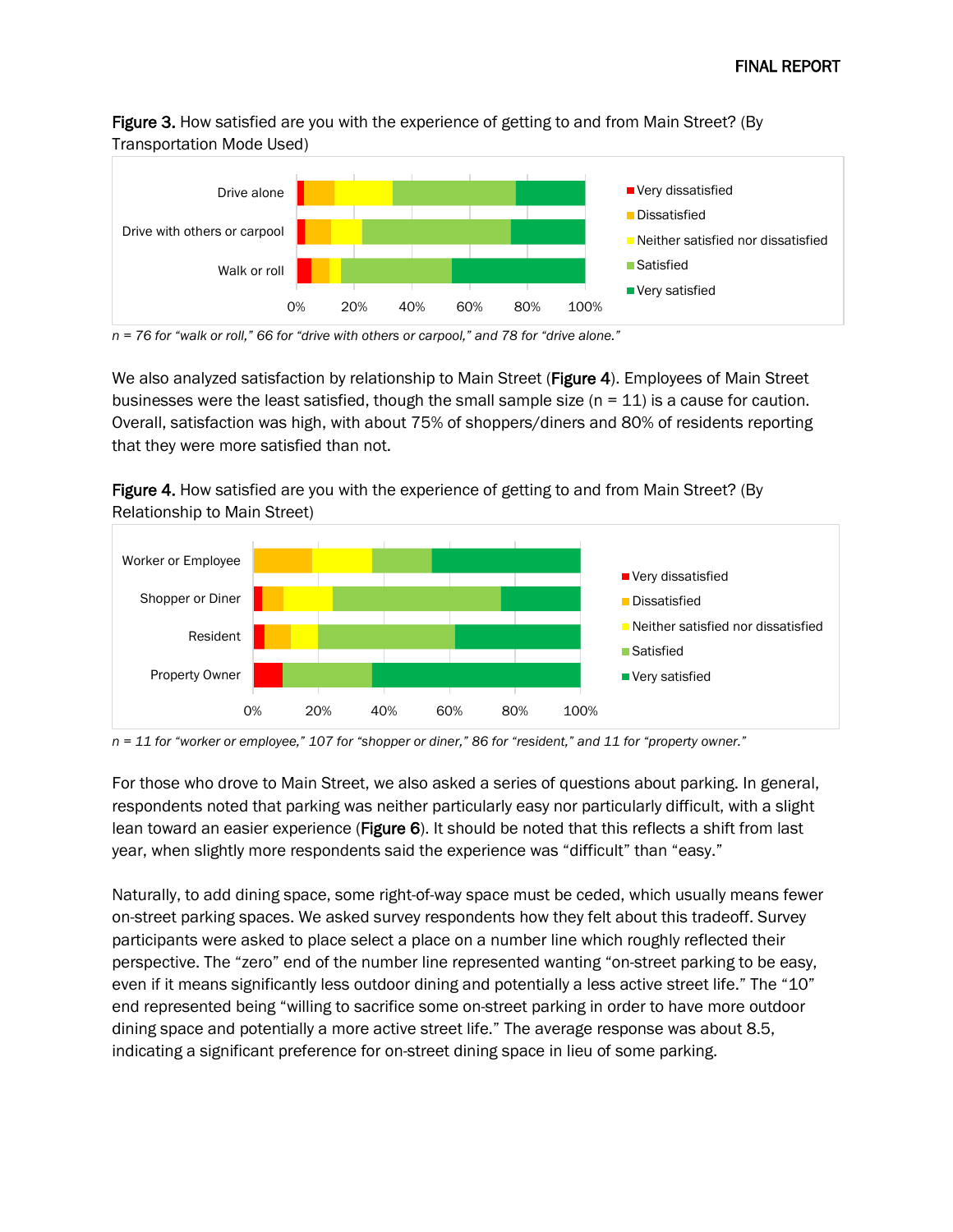

#### Figure 5. How would you consider your perspective on the tradeoffs associated with outdoor dining?

Figure 6. Overall, how would you describe your parking experience? (For respondents who reported that they drove to Main Street)



*n = 204*

### *Satisfaction*

Across the board, survey respondents were satisfied with the outdoor dining areas, with 84% reporting a favorable experience and just 8% reporting some level of dissatisfaction (Figure 7). Concerns from the open-ended responses varied, but typically focused on the aesthetics of the water barriers, concerns about inadequate social distancing, and access concerns. Satisfaction varied slightly across groups, but for all respondent groups, more than 60% were satisfied with the experience. Shoppers and diners were most positive.



Figure 7. How satisfied are you with the extended outdoor dining areas?

*n = 11 for "worker or employee," 107 for "shopper or diner," 86 for "resident," and 11 for "property owner." All other categories had fewer than 10 responses.*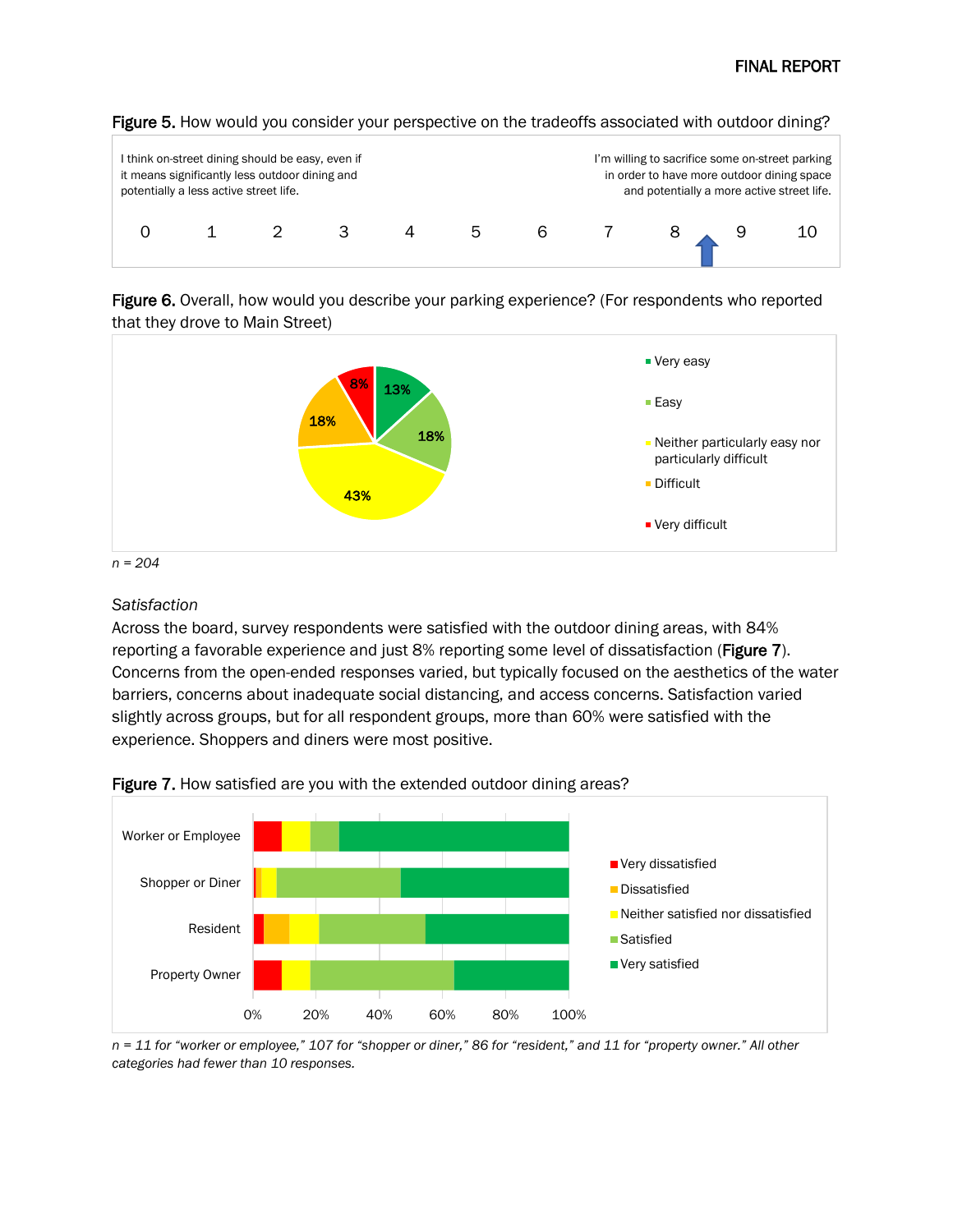Additionally, when asked whether the extended dining areas make survey respondents more or less likely to visit Main Street again in the future, almost 85% say that the spaces make them more likely to visit (Figure 8). Just 3% said the spaces made them significantly less likely to visit.



Figure 8. Do the extended dining areas make you more or less likely to visit Main Street in the future?

*Open-Ended Responses*

Survey respondents were given an opportunity to give open-ended feedback—both on the 2021 program and on any potential improvements that they would want to see in future years.

Several key themes emerged. Most notably, while some did express concerns about parking, a significant number of open-ended responses asked for a more permanent on-street dining option with better aesthetics which could be comfortable through the winter months. Many respondents noted that the traffic, noise, and vehicle exhaust on Main Street detracted from the on-street dining experience. Some of these respondents (almost two dozen) expressed a desire to either temporarily or permanently close at least part of the street to vehicles.

Other respondents raised concerns about social distancing, delivery and ADA access, and difficulties in staffing at restaurants along the street, which at times increased wait times.

# Restaurant Feedback

One restaurant reported that with the additional dining space, its second-quarter cross revenue increased in 2021 by more than 30% compared to 2019. In other words, the "al fresco" dining space ultimately translates to increased sales tax revenue to the city, making it an economic development program in the truest sense.

Other restaurants in the program voiced significant support and gratitude for the additional dining space and noted similar revenue increases with the additional tables. That said, some restaurant managers expressed desire for some aspects of the program to be improved. These included:

Restrictive space requirements. For example, some restaurants expressed a desire for better overhead weather protection in the parking lane or sidewalk spaces, which wasn't allowed,